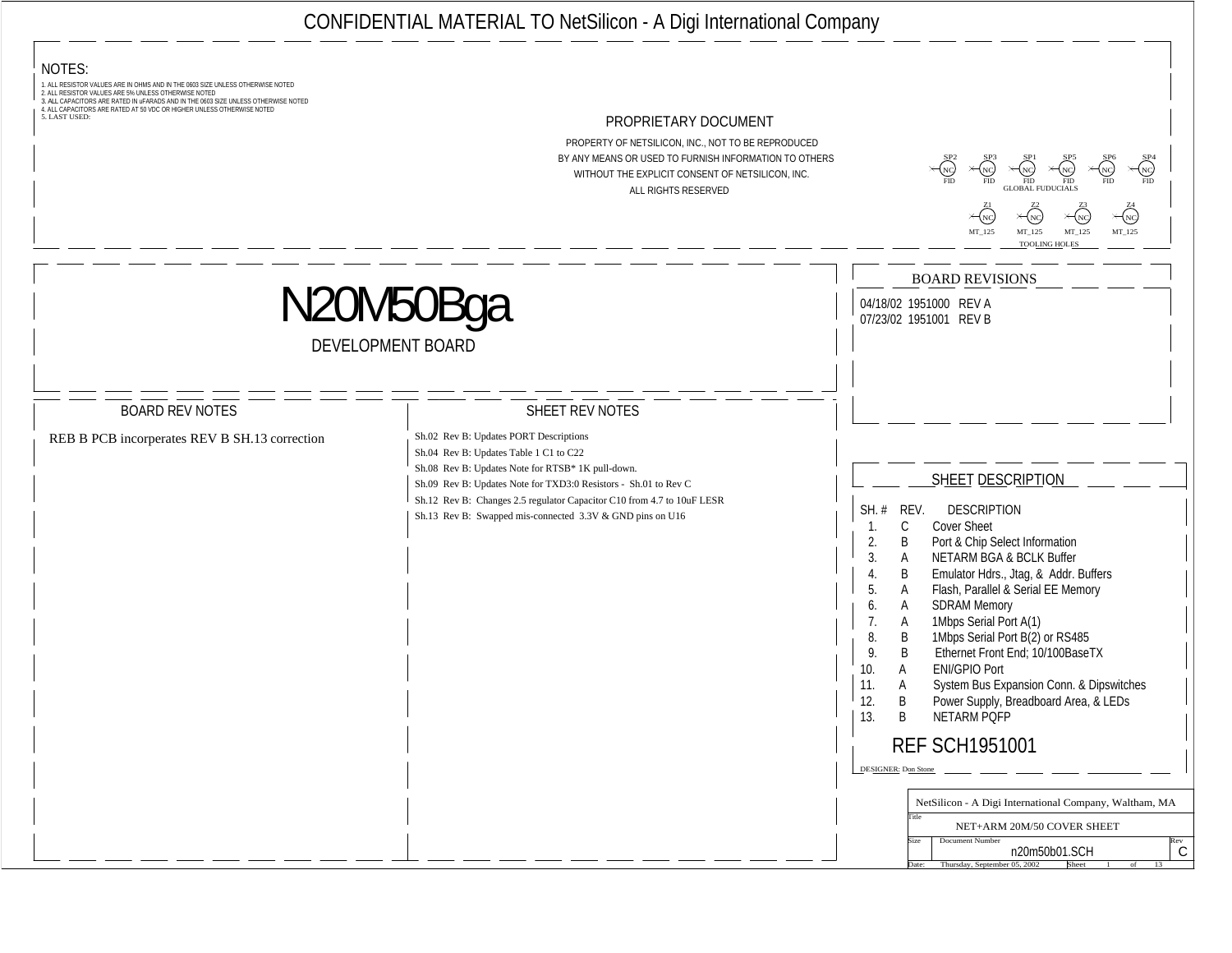## Port A - High Speed RS232 Serial Port with Modem Support<br>
Chip Selects

| DCD <sup>*</sup> Serial port 1                                              | CS0 Flash Memory, x16 or x32, 1-16Mbytes            |
|-----------------------------------------------------------------------------|-----------------------------------------------------|
| $CTS*$ Serial port 1                                                        | CS1 SDRAM Memory, x16 or x32, 8-16Mbytes            |
| DSR* Serial port 1                                                          | CS2 Spare to Expansion Connector                    |
| RxD Serial port 1                                                           | CS3 Parallel EE Memory & to Expansion Connector     |
| Burst Terminate (0 Outside arms burst terminate fix)                        | CS4 Spare to Expansion Connector                    |
| RTS* Serial port 1                                                          |                                                     |
| $DTR^*$ Serial port 1                                                       | Flash Write and Read are separately controlled by   |
| TxD Serial port 1                                                           | dipswitch                                           |
| All 8 bits go to Expansion Connector and can be disabled for off-board use. |                                                     |
|                                                                             | Larger SDRAM Support can be done on Daughter Board. |
|                                                                             |                                                     |



## **Chip Selects**

- 
- 
- CS2 Spare to Expansion Connector
- 
- 

Larger SDRAM Support can be done on Daughter Board. CS1 can be disabled on board.

## **ENI Port ( NET+50 Only)**

All Supported GPIO's go to ENI Connector Supports ENI mode (Data Buffer if required, can be added on daughter board)

| NetSilicon - A Digi International Company, Waltham, MA |  |  |  |
|--------------------------------------------------------|--|--|--|
|                                                        |  |  |  |
| NET+ARM 20M/50 Port & Chip Select Information          |  |  |  |
| Size Document Number                                   |  |  |  |
| n20m50b02.SCH                                          |  |  |  |
| Thursday, September 05, 2002 Sheet 2 of 13             |  |  |  |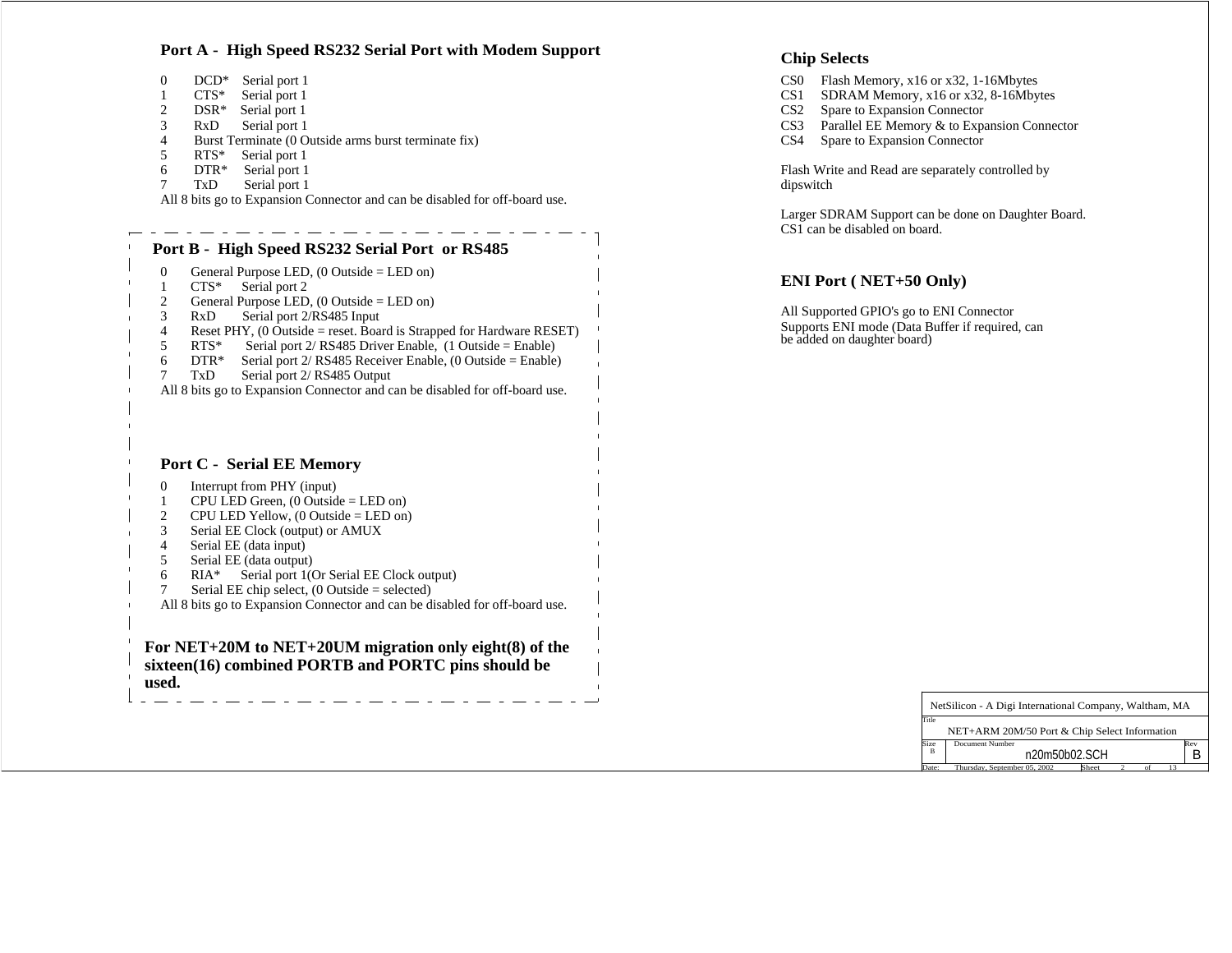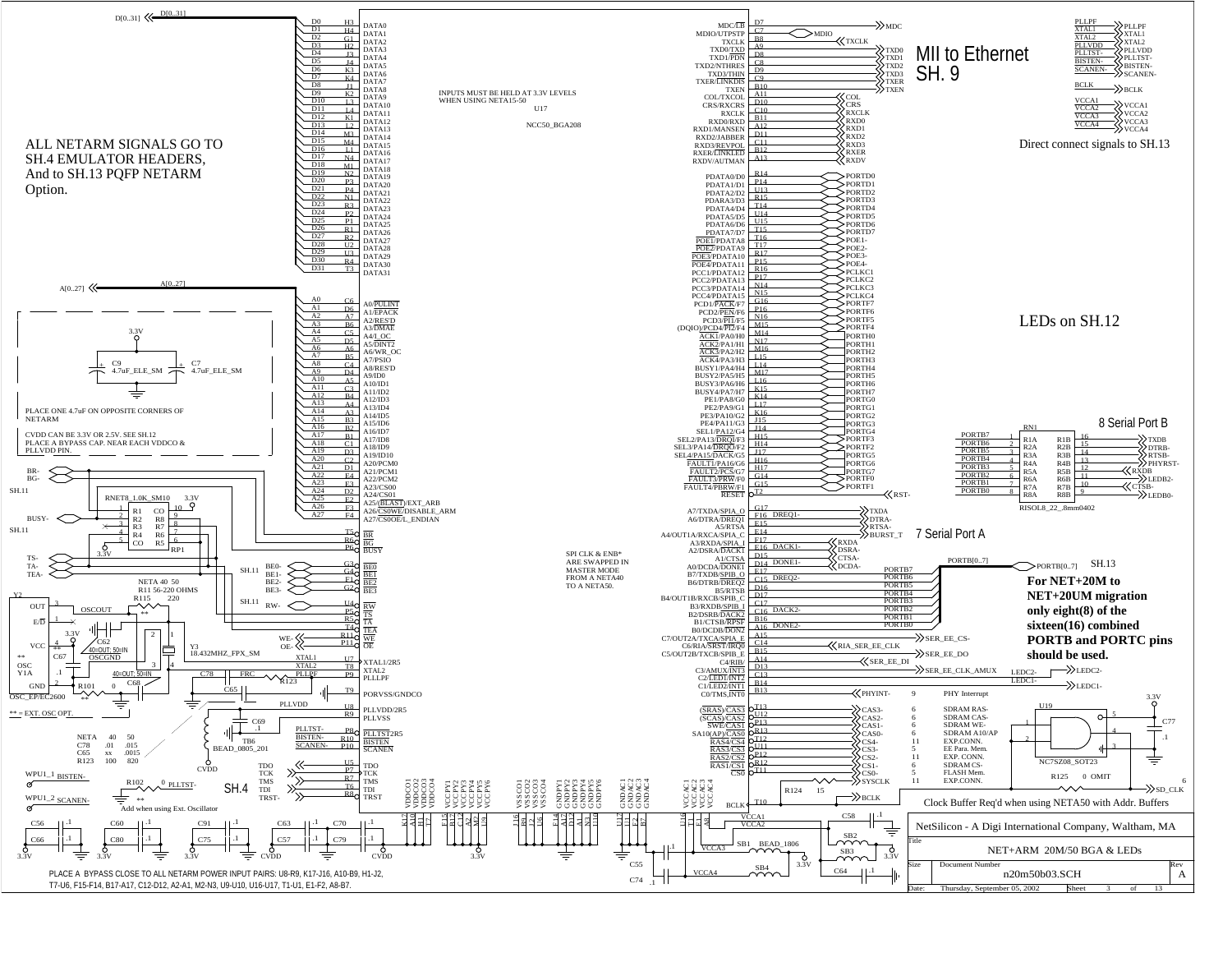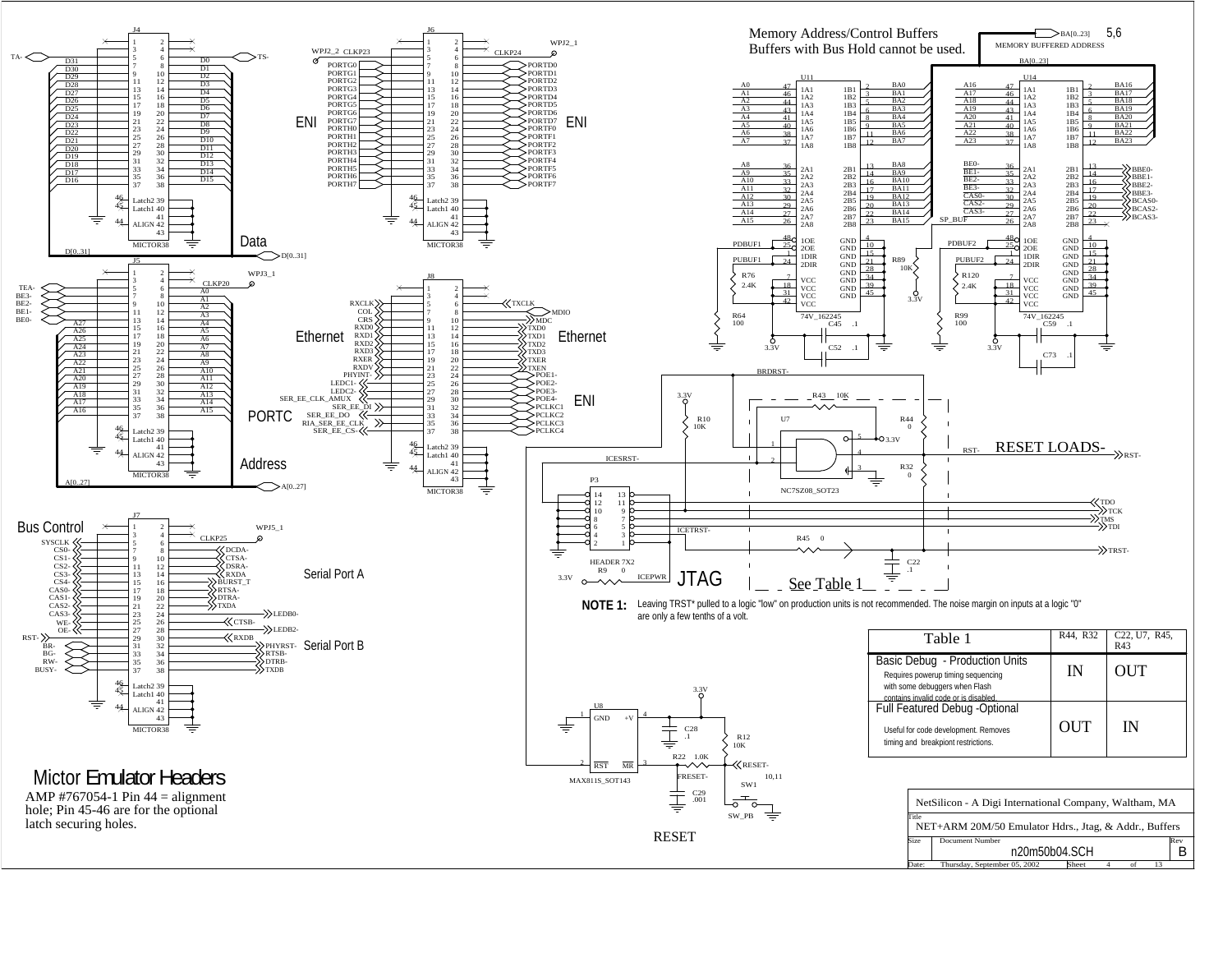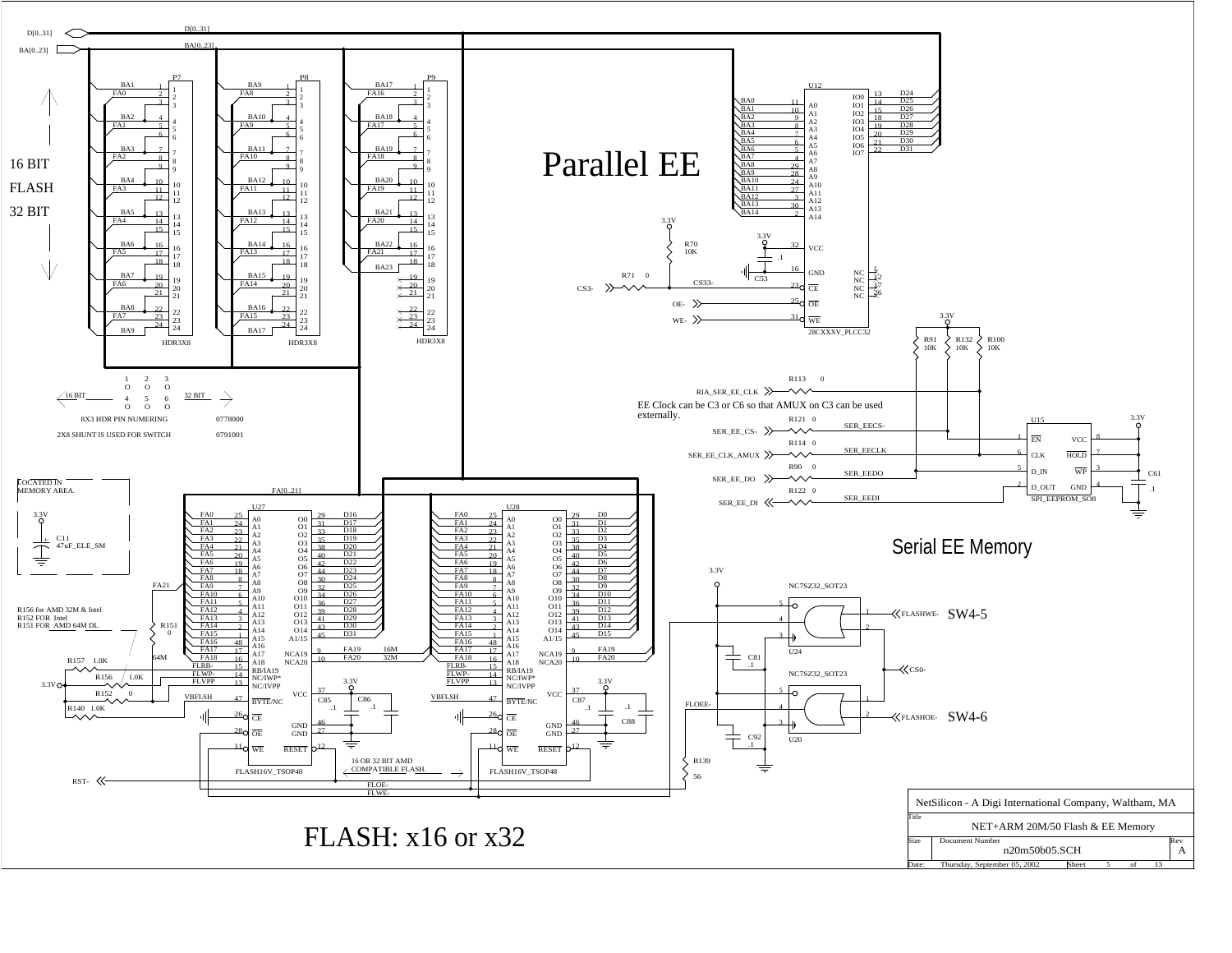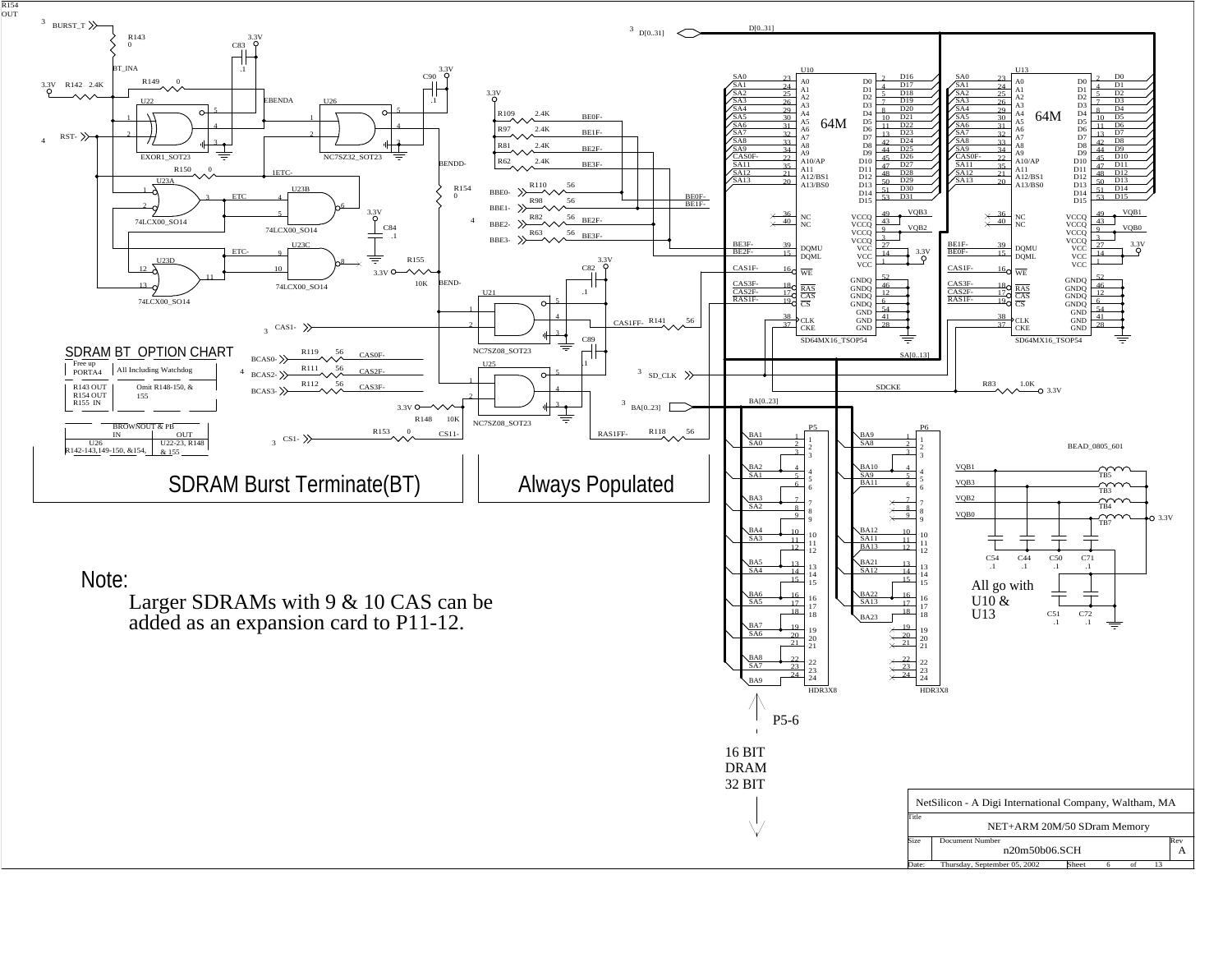

| NetSilicon - A Digi International Company, Waltham, MA |  |  |  |  |  |
|--------------------------------------------------------|--|--|--|--|--|
|                                                        |  |  |  |  |  |
| NET+ARM 20M/50 Serial 1Mbps                            |  |  |  |  |  |
| Size Document Number                                   |  |  |  |  |  |
| n20m50b07.SCH                                          |  |  |  |  |  |
| $\bullet$ btember 05, 2002 Sheet 7                     |  |  |  |  |  |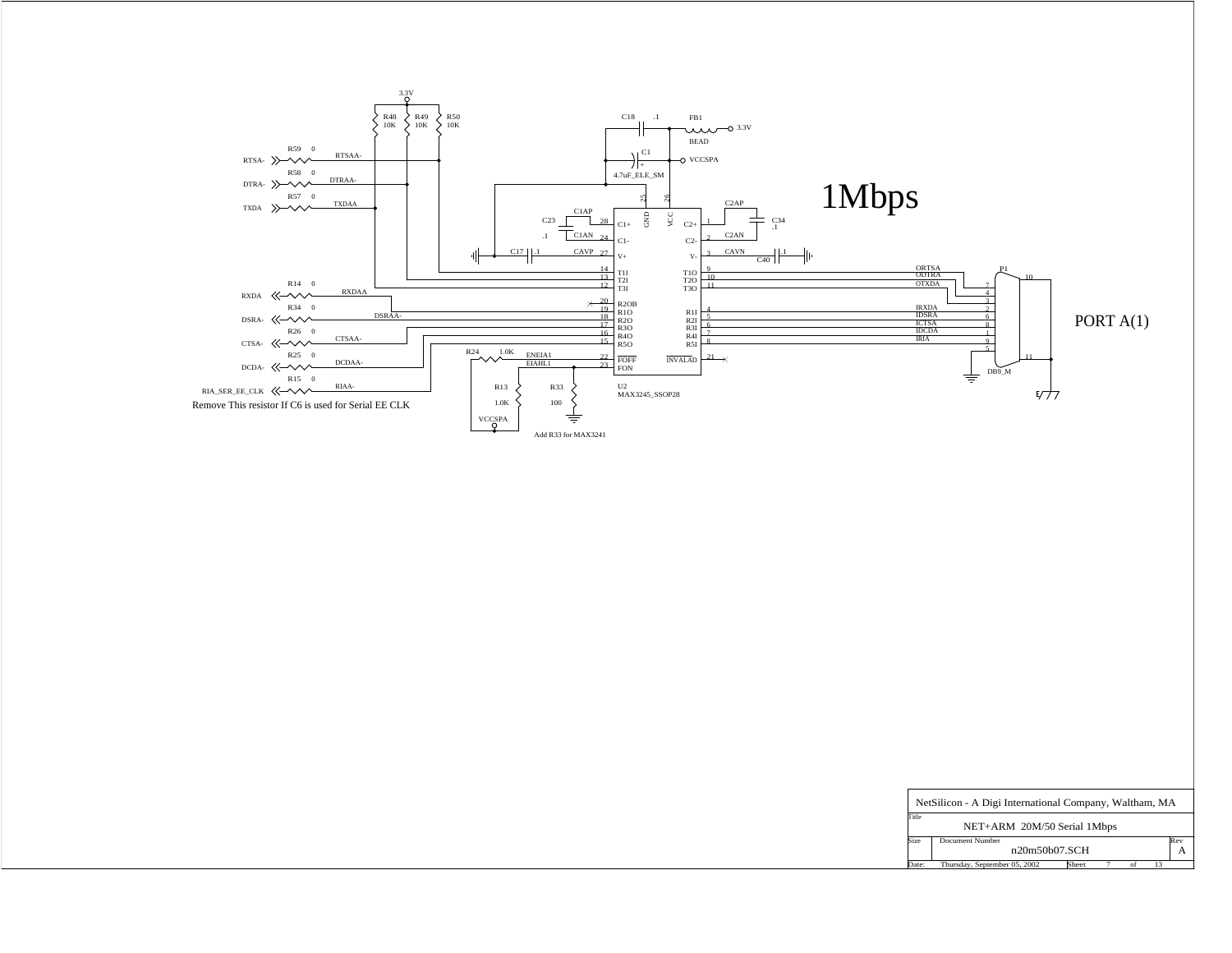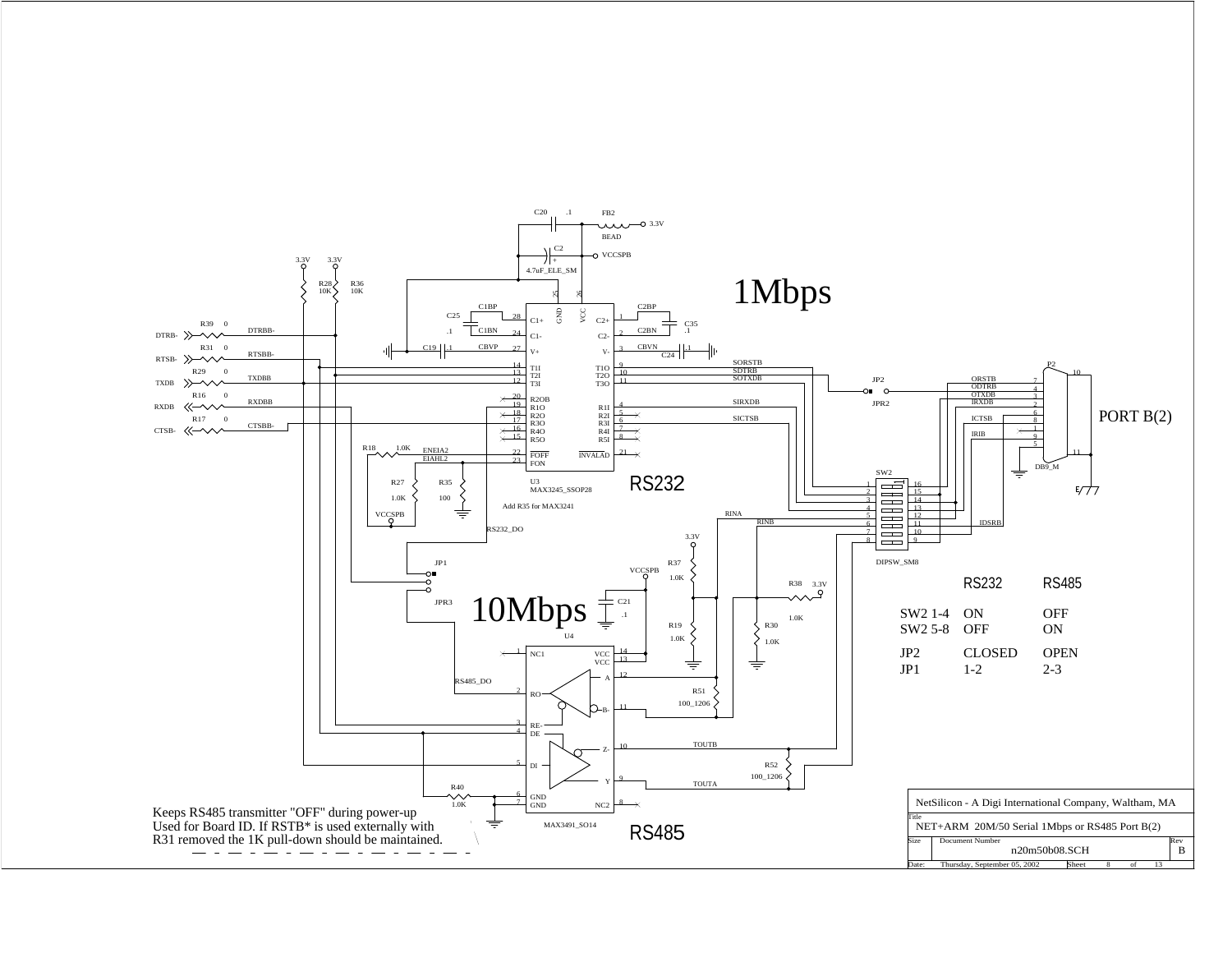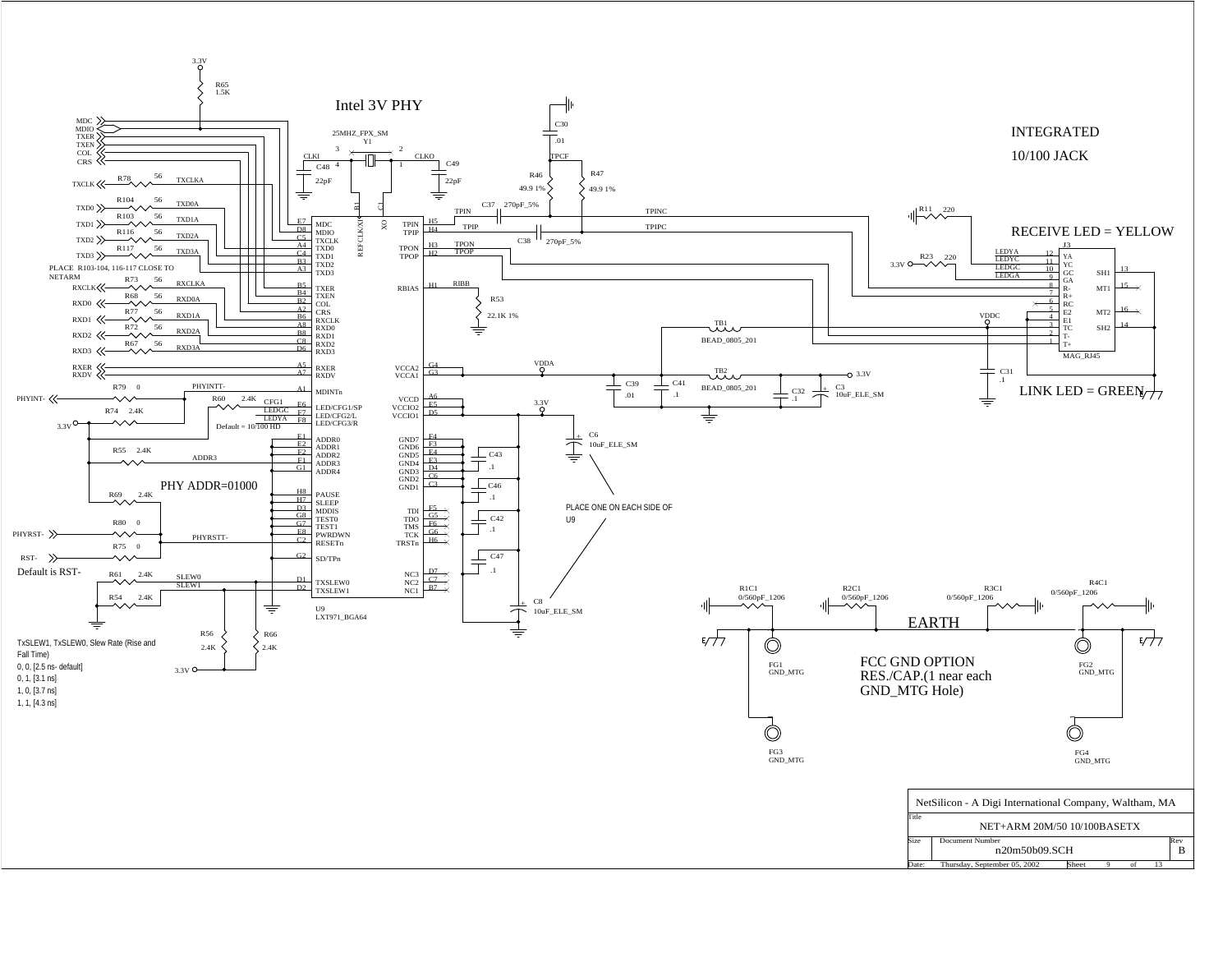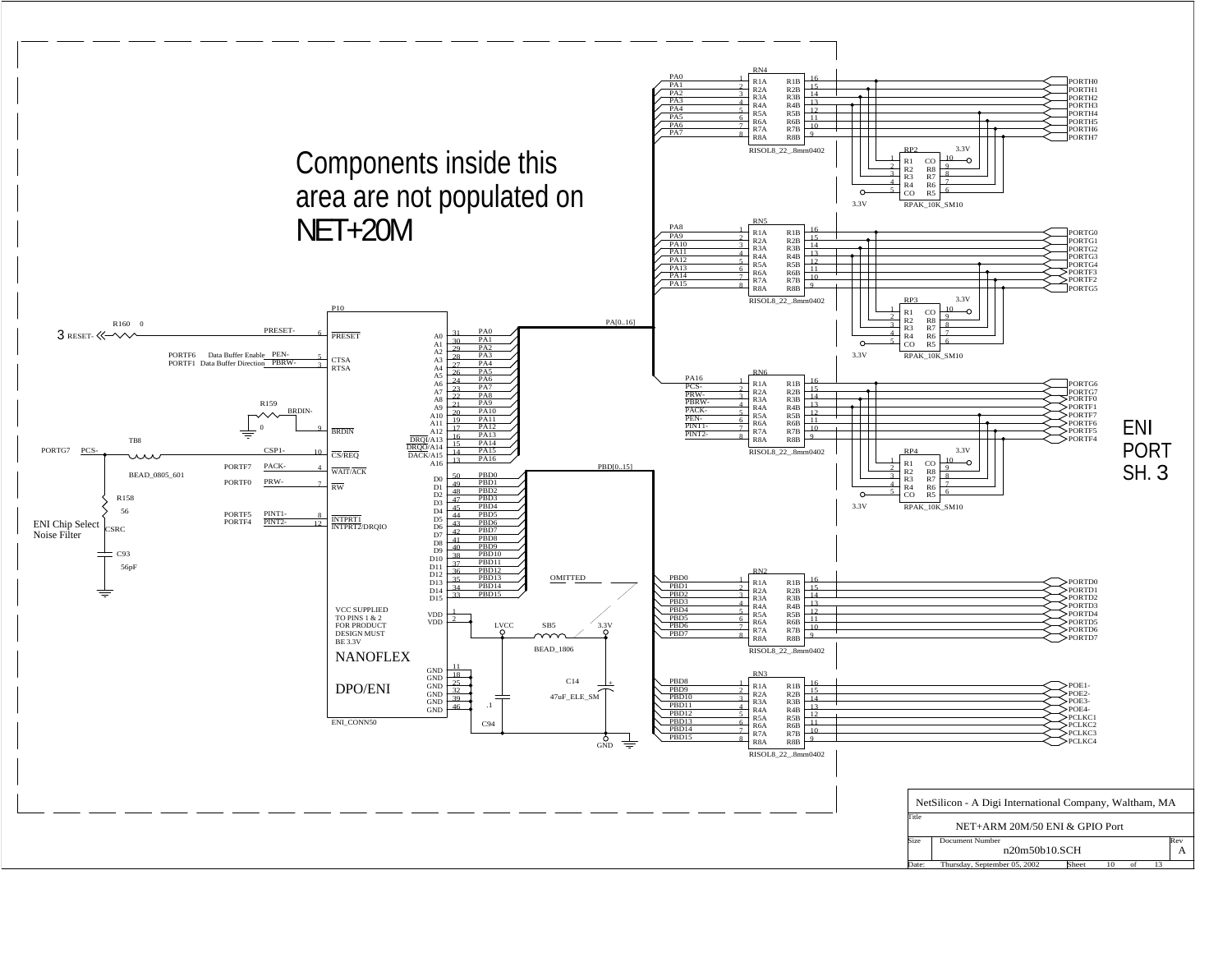## Expansion Connectors

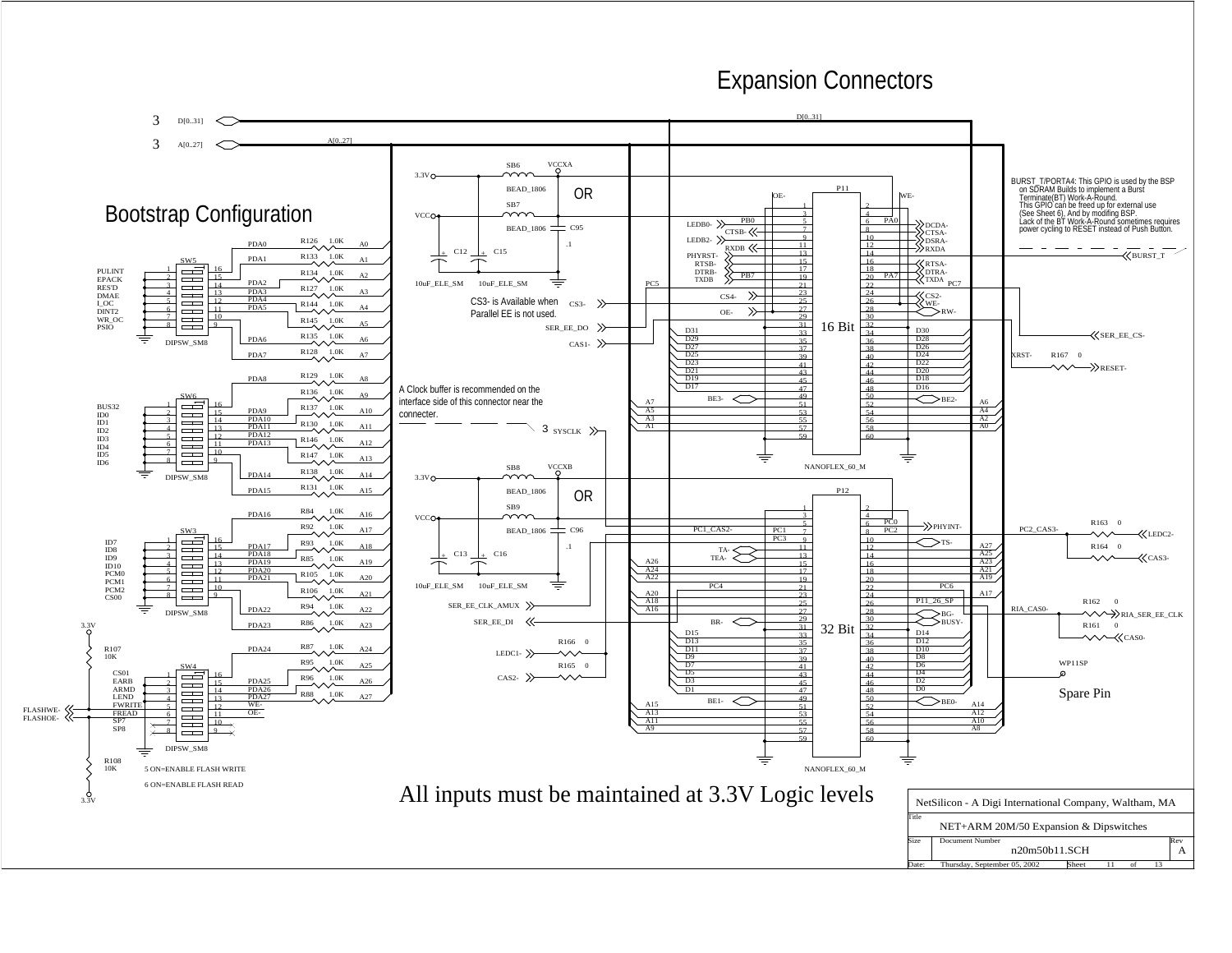